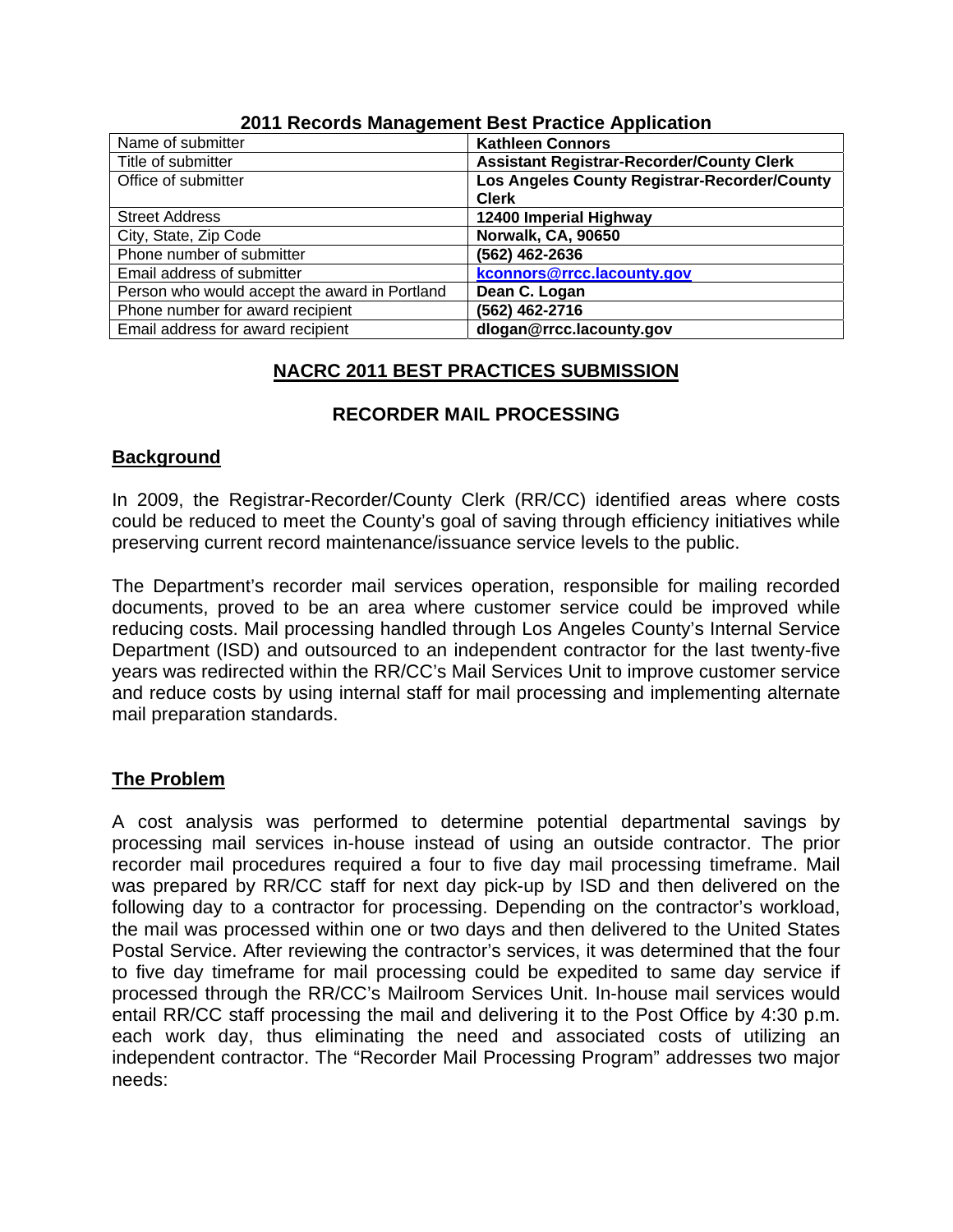- 1) Prompt delivery of service is a standard that customers demand; therefore, organizations must focus on this need to maintain high levels of customer satisfaction.
- 2) Ongoing review of methods and tools available to enhance mail preparation practices that result in lowering postage and processing expenses.

## **Program Description and Objectives**

Recorder and Administration Bureau management collaborated in 2009 to bring inhouse recorder mail processing that was previously sent to a contractor mailing house for metering and mailing. This project entailed conducting an analysis to determine the feasibility of processing recorder mail through the Mailroom Services Unit. Additionally it required developing timelines and reports, preparing costs and savings estimates that were used to provide recommendations to improve mailing methods. The project also required the development of new procedures and spreadsheets for tracking monthly savings.

Several pilot tests were performed to mail test samples using Recorder and Administration Bureau employees to identify the delivery timeframes for both Internal Services Department and RR/CC's Mailroom Services Unit. All pilots demonstrated an improved mail timeframe when compared to the outsourced mailing house.

This new procedure enables the Department to eliminate the need for outsourcing mail while increasing efficiency and customer service. The "Recorder Mail Processing Program" objectives were:

- 1) Reduce the mail delivery timeframe for recorded documents mailed to customers;
- 2) Eliminate costly administrative and processing charges, and
- 3) Maximize the use of existing equipment and human resources to enhance mail processing.

### **Project Implementation**

Once pilot tests were conducted, the implementation of this project took approximately four months. The following is an outline of the implementation plan:

- Conduct Phase 1 Pilot to test mail delivery timeframes from two sections
- Prepare Cost and Savings Analysis
- Conduct Phase 2 Pilot to test mail samples from entire division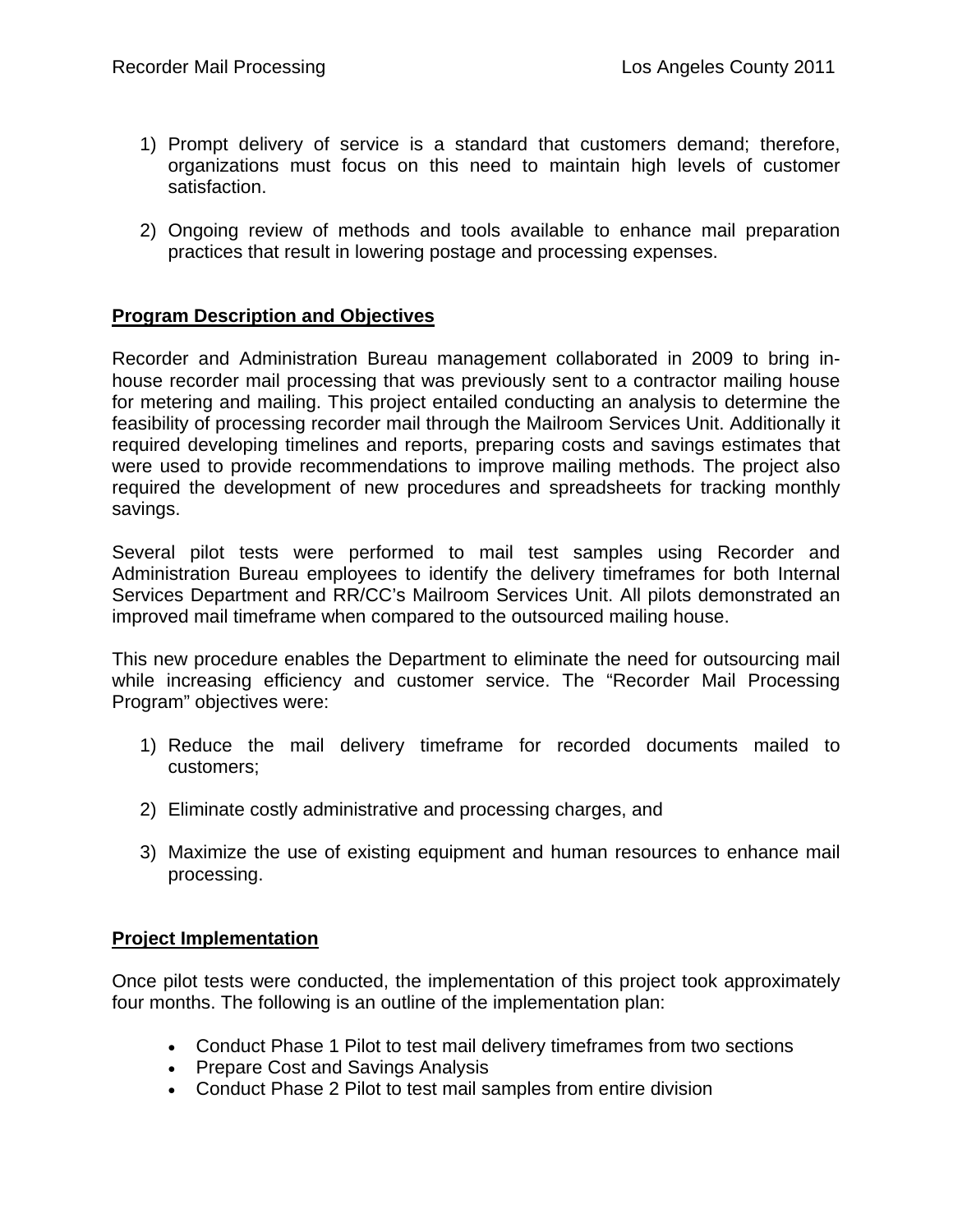- Order meter machine supplies to handle increased mail volume
- Conduct Implementation Kick-Off Meeting
- Schedule meeting with ISD Contact Analyst to address procedures to discontinue services
- Mail notification letter to discontinue mail services from ISD
- Tune-up Mailroom equipment to prepare for increased mail volume
- Train staff on new mail preparation procedures and monthly savings report
- Prepare implementation notification to departmental managers
- Conduct one week test Trail-Run prior to implementation
- Publish monthly savings report

#### **Technology Required**

The program did not require investing in new technology. However, the existing technology utilized is listed below:

#### **Equipment/Hardware:**

**Equipment** 

(2) Pitney Bowes Meter Machines, Model - DM 1000

CPU

Celeron ® D 3.20GHz, 504 MB of Ram

#### **Software:**

Pitney Bowes – Ascent, Mail Center Management Version 7.90.06.00

### **Program Costs**

No additional costs.

### **Program Success and Best Practice**

The Recorder Mail Processing Project has proven to be a successful cost effective program which enhanced property records mail processing and increased efficiency within the Department's Recorder Bureau while enhancing services to Los Angeles County residents.

Establishing this project improved mail delivery by one business day allowing the Department to meet return mail deadlines and avoid mail processing administrative fees